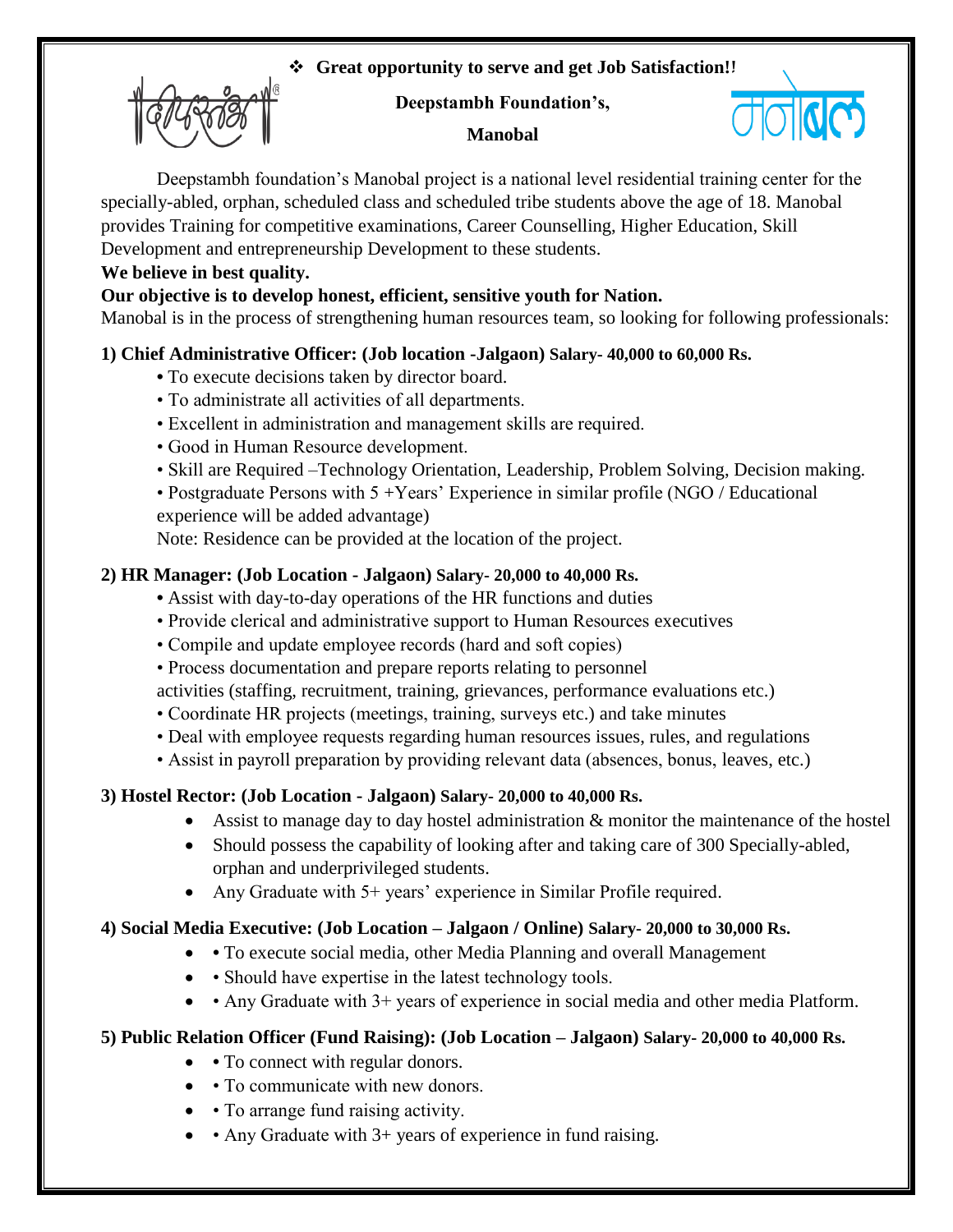### **6) Lecturer for competitive exams (Job Location – Jalgaon & Pune)**

Full time /part time.... (Long term commitment expected.)

- Self-Experience of at least prelims and mains exam.
- Excellence in teaching methodology and student's feedback.
- Experience of counselling and mentoring students.

#### **7) Lecturer and Counsellor for the hearing-impaired students:**

#### **(Job Location – Jalgaon & Pune) Salary- 20,000 to 30,000 Rs.**

- Should be trained in sign language from a Government Affiliated Institution.
- Prior experience of  $3+$  years of teaching Hearing Impaired students

### **8) Personality Development trainer: (Job Location - Jalgaon) Salary- 20,000 to 40,000 Rs.**

- To conduct personality development trainings.
- To counsel students for their overall development.
- To manage and co-ordinate the training activities of the organization.
- Min. 3+ years of personality development trainer experience.

### **9) Psychological Counselor: (Job Location - Jalgaon) Salary- 20,000 to 40,000 Rs.**

- To conduct psychological counselling's and trainings.
- To counsel students for their overall development.
- To manage and co-ordinate the training activities of the organization.
- $\bullet$  Min. 3+ years of experience.

### **10) English Language trainer: (Job Location - Jalgaon) Salary- 20,000 to 30,000 Rs.**

- To conduct Spoken English Courses.
- To enhance English language writing skills.
- To prepare and edit content in English for official use.

#### **11) Personal Secretory to Chairman: (Job Location - Jalgaon) Salary- 25,000 to 35,000 Rs.**

- To work closely with the Chairman and Senior Leadership Team through regular correspondence, arrange meetings and prepare briefing materials for the Chairman.
- To provide administrative support in the delivery of assignments and initiatives on behalf of the Chairman's office as and when required
- Coordinate executive communications, including taking calls, responding to emails and interfacing with clients.
- Schedule meetings and appointments and manage travel itineraries.
- Minimum of 4+ years of experience as an Executive Assistant reporting directly to senior management.

## **12) DTP Operator and Graphic Designer: (Job Location - Jalgaon).**

- To Data Entry and Designing the post.
- Content digitalization, page lay outing, graphics designing etc.
- Strong knowledge of InDesign, Corel Draw and Photoshop
- Must be able to create page settings as per the instructions given
- Typing speed of 40 words min. and a fair knowledge of MS office tools
- Min. 2+ years of experience.